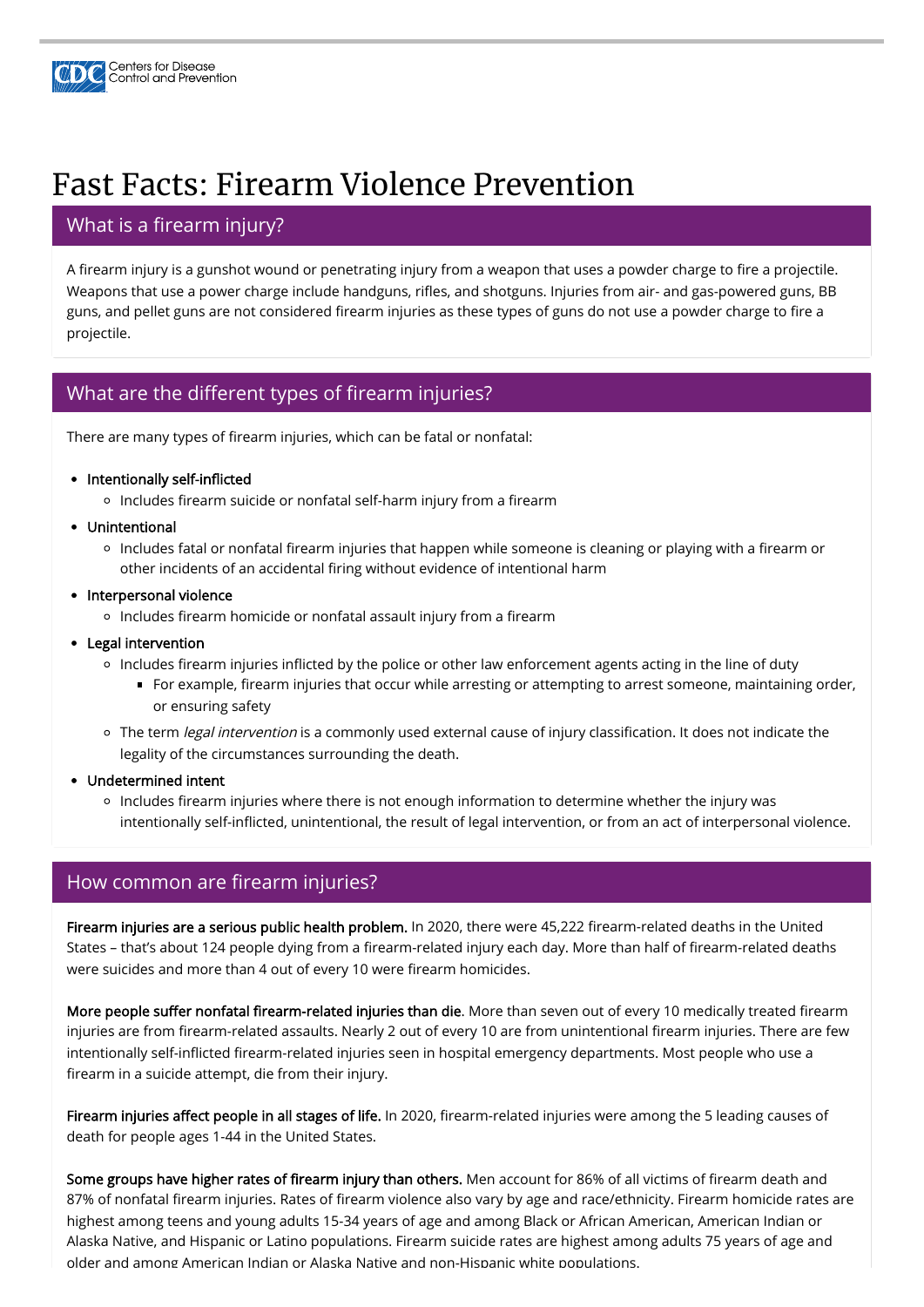older and among American Indian or Alaska Native and non Hispanic white populations.



## What is defensive gun use? How often does it occur?

Although definitions of defensive gun use vary, it is generally defined as the use of a firearm to protect and defend oneself, family, other people, and/or property against crime or victimization.

Estimates of defensive gun use vary depending on the questions asked, populations studied, timeframe, and other factors related to study design. Given the wide variability in estimates, additional research is necessary to understand defensive gun use prevalence, frequency, circumstances, and outcomes.

### What are the consequences of firearm violence?

People who survive a firearm-related injury may experience long-term consequences. These include problems with memory, thinking, emotions, and physical disability from injury to the brain; paralysis from injury to the spinal cord; and chronic mental health problems from conditions such as post-traumatic stress disorder.

The effects of firearm violence extend beyond victims and their families. Shooting incidents, including those in homes, schools, houses of worship, workplaces, shopping areas, on the street or at community events can affect the sense of safety and security of entire communities and impact everyday decisions.

The economic impact of firearm violence is also substantial. Firearm violence costs the United States tens of billions of dollars each year in medical and lost productivity costs.

### What is CDC's role in firearm violence prevention?

CDC's National Center for Injury Prevention and Control (NCIPC) has been the nation's leading public health authority on violence and injury prevention for nearly 30 years. Firearm violence has tremendous impact on American's overall safety and wellbeing. Using a [public health approach](https://www.cdc.gov/violenceprevention/publichealthissue/publichealthapproach.html) is essential to addressing firearm violence and keeping people safe and

CDC's approach to preventing firearm injuries focuses on three elements: providing data to inform action; conducting research and applying science to identify effective solutions; and promoting collaboration across multiple sectors to address the problem.

#### How can you safely store your firearm?

It is important to store all firearms safely when not in use. Putting a firearm out of sight or out of reach is not safe storage and not enough to prevent use by children or unauthorized adults.

Resources are available to help firearm owners consider the best options for safely storing firearms. For example, the Veteran's Administration in collaboration with the American Foundation for Suicide Prevention and the National

healthy.